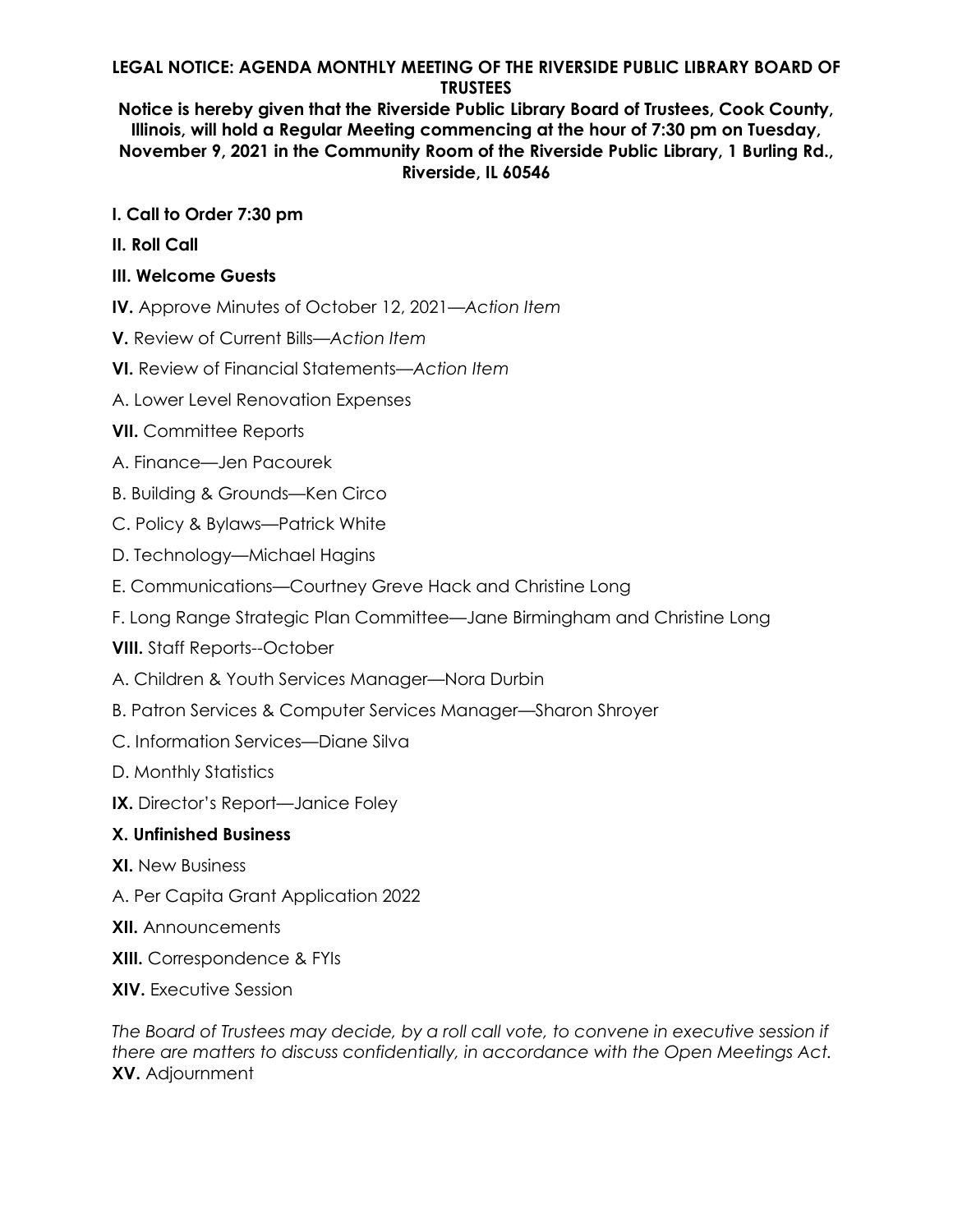# **Minutes of the Regular Board Meeting of the Riverside Public Library Board of Trustees October 12, 2021**

**Held Tuesday**, October 12, 2021 in the Community Room of the Riverside Public Library, 1 Burling Road, Riverside, Illinois, called for 7:30 pm.

**In Attendance:** Ken Circo, President; Courtney Greve Hack, Vice President; Jen Pacourek, Treasurer; Jane Birmingham, Secretary; Michael Hagins; Christine Long; and Patrick White

**Also in Attendance:** Janice Foley, Library Director; Diane Silva, Assistant Director; Christine Legan, Administrative Assistant; and Jane Wilhelm, Bookkeeper

Called to order at 7:30 pm by President Ken Circo.

### **Review of Minutes**

Jen Pacourek moved, and Christine Long seconded, that the Board approve the minutes of the September 14, 2021 regular meeting. Ayes: Birmingham, Hagins, Long, Pacourek, White Nays: None Abstained: None The motion passed.

### **Review of Current Bills**

Jen Pacourek moved, and Michael Hagins seconded, that the Board approve the payment of payroll checks for department numbers 001 through 004, and accounts payable check numbers 22517 through 22525, 22537 through 22560, 22562 through 22567, in the total amount of \$99,020.01, including voided check number 22561, which includes payroll through September 30, 2021. Roll Call Vote:

Ayes: Birmingham, Hagins, Long, Pacourek, White Nays: None Abstained: None The motion passed.

Courtney Greve Hack arrived at 7:44 pm.

## **Review of Financial Statements**

Jen Pacourek moved, and Jane Birmingham seconded, that the Board approve the financial statements for September 30, 2021, subject to audit. Roll Call Vote: Ayes: Birmingham, Greve Hack, Hagins, Long, Pacourek, White Nays: None Abstained: None The motion passed.

# **Committee Reports Finance***—Final 2022 Budget and 2021 Tax Levy*

Jen Pacourek moved, and Michael Hagins seconded, that the Board approve the final 2022 budget and 2021 tax levy. Roll Call Vote: Ayes: Birmingham, Greve Hack, Hagins, Long, Pacourek, White Nays: None Abstained: None The motion passed.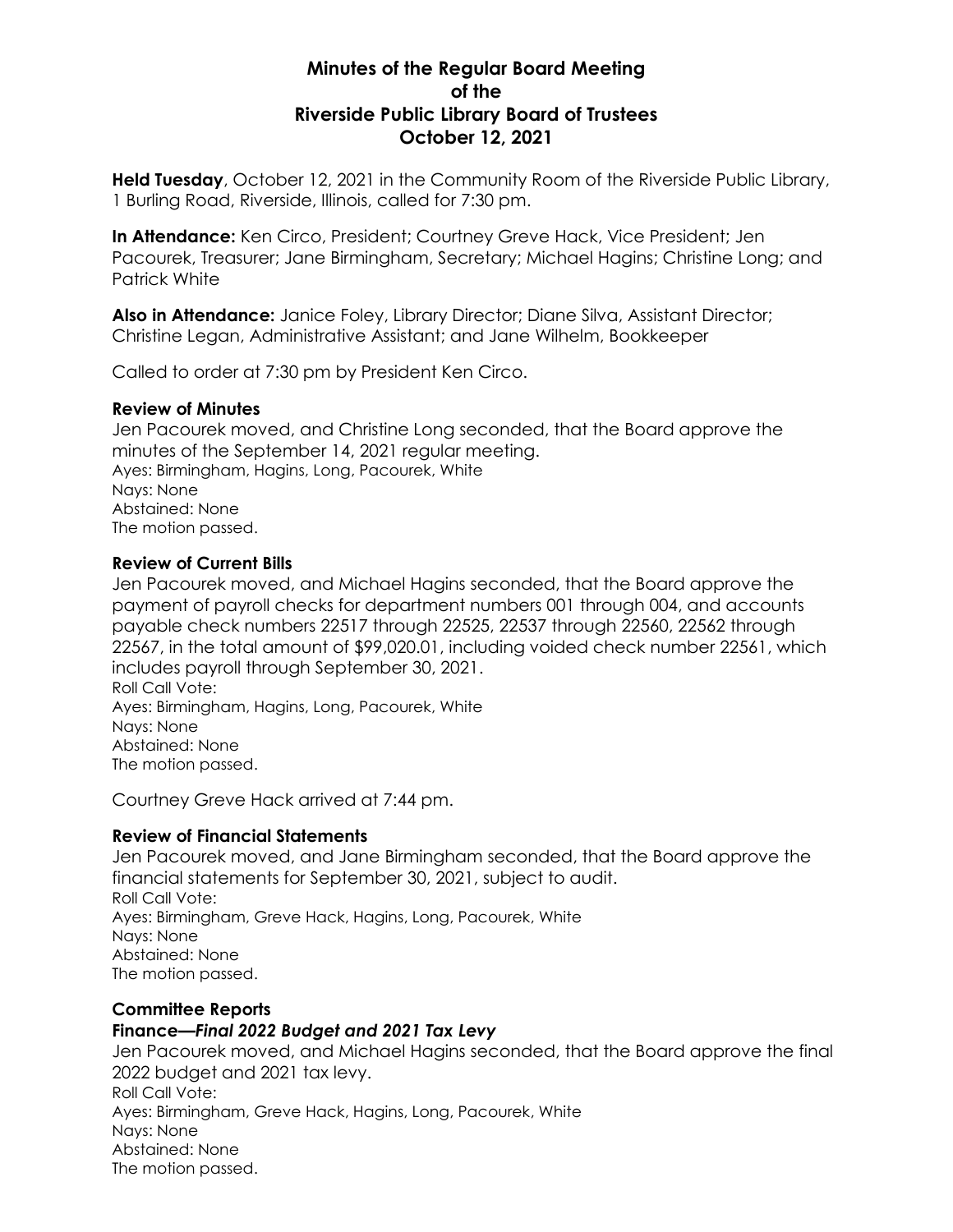### **Building and Grounds***—Restroom renovation*

Ken Circo reported that as Heather Tinel is unable to serve as a design consultant for the restroom renovation, he will pick up some paint and tile samples for the committee to consider.

### **Building and Grounds***—Railing/Cement Repair*

The Library Director stated that she is waiting on a revised quote for the repair on the east side of the building after receiving an estimate for new railings rather than just a repair.

### **Policy and Bylaws—***Employee Handbook*

Patrick White moved, and Jen Pacourek seconded, that the Board approve the revisions to the *Work and Meal Break* section of the Employee Handbook. Ayes: Birmingham, Greve Hack, Hagins, Long, Pacourek, White Nays: None Abstained: None The motion passed.

### **Technology**

Michael Hagins reported that the Technology committee will be meeting in November.

The Library Director advised that one of the loaner laptops in Patron Services will need to be replaced after a patron changed the password, making the laptop inaccessible. No malicious intent is suspected.

### **Communications**

Courtney Greve Hack stated that the Communications committee has nothing new to report since the August renovation celebration and dedication ceremony, but that the committee would be available to schedule regular meetings with Library management, as needed.

### **Staff Reports**

The Board reviewed the staff reports and discussed after school attendance in the new space downstairs. Courtney Greve Hack suggested a social media post to emphasize that after school activities on the lower level are back in full swing.

### **Director's Report**

The Board reviewed the Library Director's report.

The Library Director stated that she was contacted by Mike Maloney of the Frederick Law Olmsted Society, who shared the exciting news that the Lower Level renovation project is under consideration for the FLOS Architecture Award. Mike Maloney met with the Library Director and Ken Circo for a tour of the renovated space. The award will be presented to the chosen recipient at the FLOS annual meeting in February.

### **New Business**

**Intergovernmental Agreement to Participate in** *Illinois Libraries Present* **Pilot Program** Courtney Greve Hack moved, and Patrick White seconded, that the Board approve the intergovernmental agreement to participate in the pilot program, *Illinois Libraries Present*. Roll call vote: Ayes: Birmingham, Greve Hack, Hagins, Long, Pacourek, White Nays: None Abstained: None The motion passed.